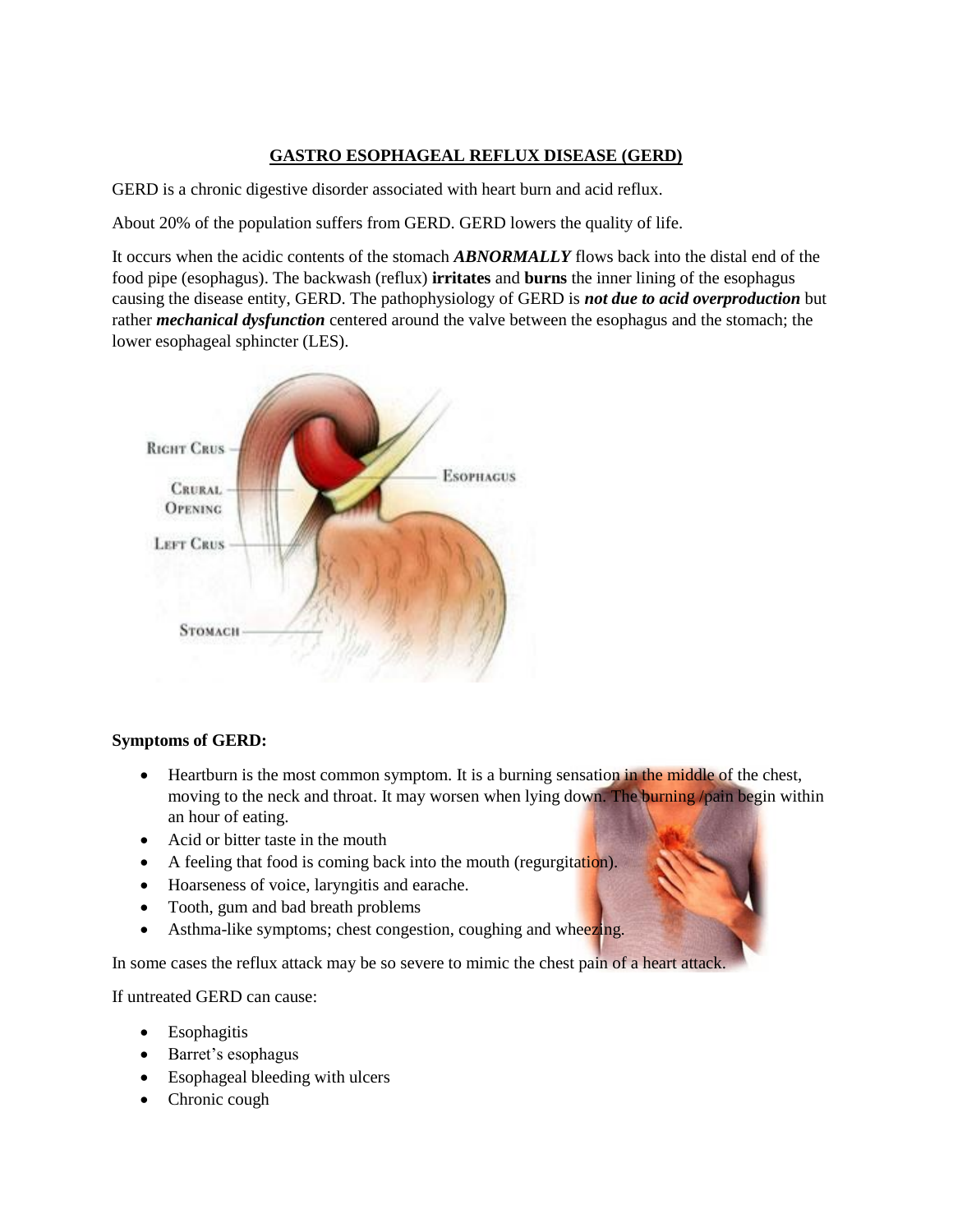- Chronic Laryngitis and Bronchiectasis
- Asthma
- Esophageal cancer

#### **Diagnosis**

- Symptoms
- Endoscopy-OGD
- 24hr pH monitoring
- Esophageal manometry

### **Treatment**

- *A. Lifestyle*
- Healthy diet
- Healthy weight
- Posture and dressing

### *B. Medication*

- Antacids; neutralizes stomach acid
- Proton Pump Inhibitors (PPI's); reduces acid production
- $\bullet$  H<sub>2</sub> Receptor Antagonists; blocks acid production
- Pro-Kinetics; increases emptying of the stomach

## *There has been a growing concern of the adverse effects due to prolonged use of PPI's recently*.

## *C. Surgery*

About 20% of GERD patients *RESPOND* to but are *DEPENDENT*on medication (i.e. the symptom disappear while on medication for a short while but comes back within a short period while not on medications). These are candidates for *ANTIREFLUX SURGERY.*

## **Antireflux surgery:-**

- Reduces the esophageal opening on the diaphragm
- Lengthens the abdominal part of esophagus
- Fundoplicates over the distal esophagus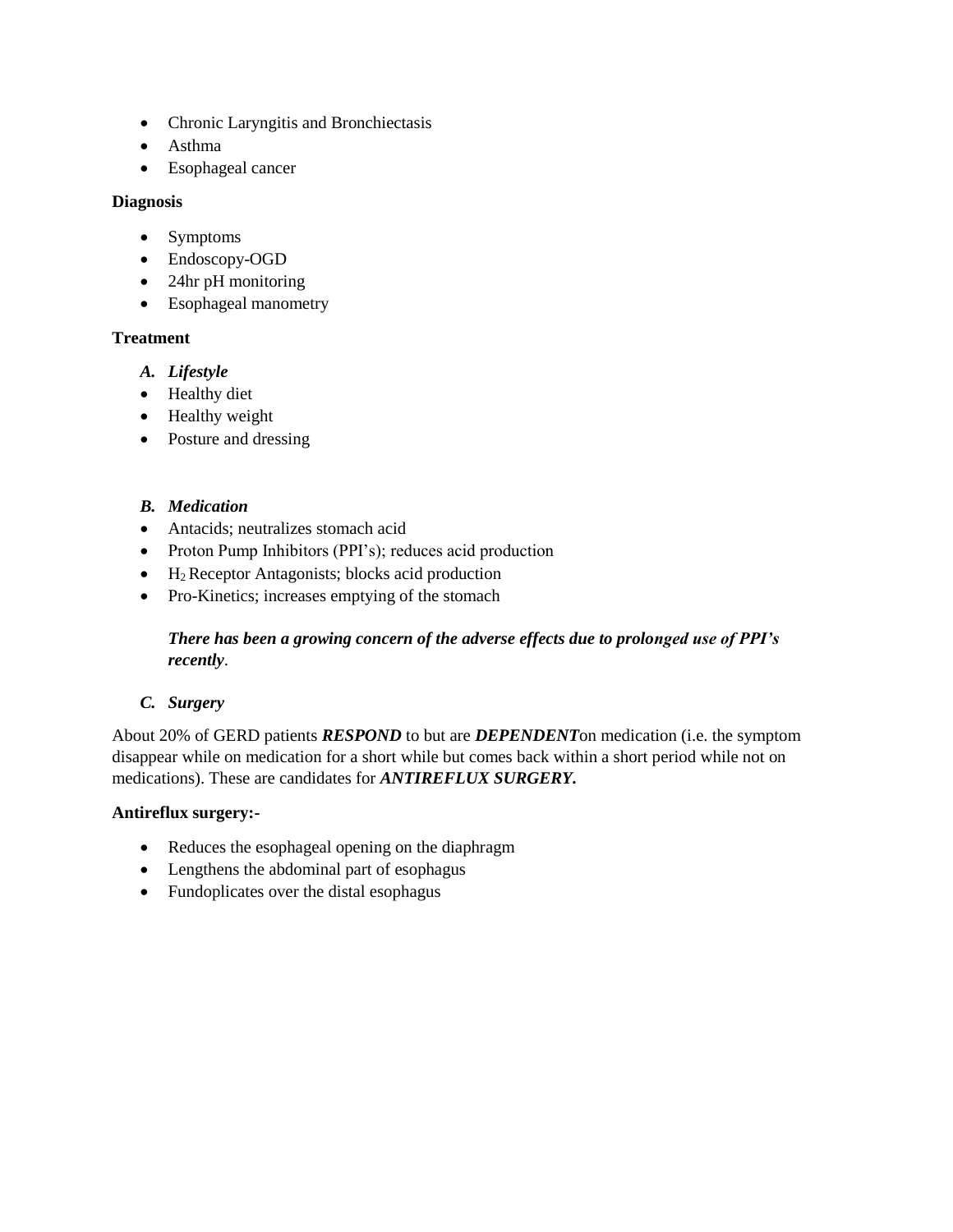

### *Methods*

- 1) Open Nissen's Fundoplication (1956)
- $\bullet$  Hospital stay <7 days
- Absence from work 6-8 weeks
- 2) Laparoscopic Nissen's Fundoplication *(LNF)*-1<sup>st</sup> REPORTED in the world in 1991 By Bernard Dallemagne and at *Kenyatta National Hospital (KNH)* on 28<sup>th</sup> February 2009 by Bernard M. Ndung'u

*Laparoscopic Nissen's fundoplication* is a minimally invasive procedure which is done to restore the function of the lower esophageal sphincter by wrapping the stomach around the esophagus. This procedure creates a new "functional valve" between the esophagus and the stomach and prevents reflux of the acid and bile (non-acidic fluid) from the stomach into the esophagus. It is well studied that patients with typical (common) symptoms of gastroesophageal reflux disease – heartburn, regurgitation and dysphagia (difficulty swallowing) – who respond well to antacid therapy and have a positive [esophageal pH assessment](http://www.memorialhermann.org/digestive/esophageal-ph-assessment-24-hour-study/) (evidence of acid in the esophagus) have the best outcome after laparoscopic Nissen's fundoplication.

Following surgery, patients stay in the hospital for one night. They start drinking one day after surgery and are discharged home. They will follow dietary restrictions for about two weeks and thereafter the clinic visit two weeks after surgery.